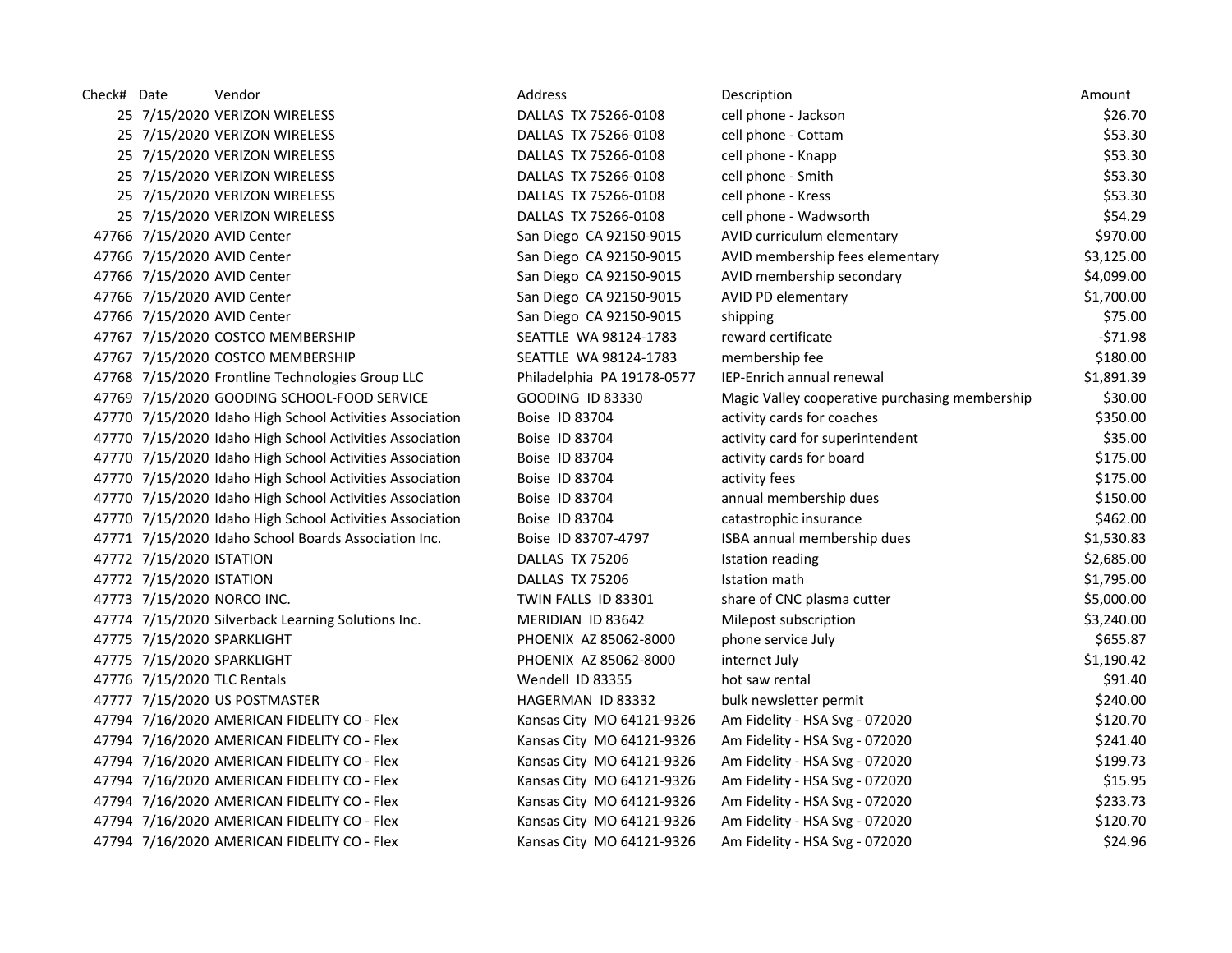| 47794 7/16/2020 AMERICAN FIDELITY CO - Flex | Kansas City MO 64121-9326 | Am Fidelity - HSA Svg - 072020 | \$8.43     |
|---------------------------------------------|---------------------------|--------------------------------|------------|
| 47795 7/16/2020 BLUE CROSS OF IDAHO         | BOISE ID 83707-0948       | <b>Blue Cross - 072020</b>     | \$565.92   |
| 47795 7/16/2020 BLUE CROSS OF IDAHO         | BOISE ID 83707-0948       | <b>Blue Cross - 072020</b>     | \$423.83   |
| 47795 7/16/2020 BLUE CROSS OF IDAHO         | BOISE ID 83707-0948       | <b>Blue Cross - 072020</b>     | \$318.55   |
| 47795 7/16/2020 BLUE CROSS OF IDAHO         | BOISE ID 83707-0948       | <b>Blue Cross - 072020</b>     | \$2,019.31 |
| 47795 7/16/2020 BLUE CROSS OF IDAHO         | BOISE ID 83707-0948       | <b>Blue Cross - 072020</b>     | \$477.83   |
| 47795 7/16/2020 BLUE CROSS OF IDAHO         | BOISE ID 83707-0948       | <b>Blue Cross - 072020</b>     | \$732.66   |
| 47795 7/16/2020 BLUE CROSS OF IDAHO         | BOISE ID 83707-0948       | <b>Blue Cross - 072020</b>     | \$63.71    |
| 47795 7/16/2020 BLUE CROSS OF IDAHO         | BOISE ID 83707-0948       | <b>Blue Cross - 072020</b>     | \$63.69    |
| 47795 7/16/2020 BLUE CROSS OF IDAHO         | BOISE ID 83707-0948       | <b>Blue Cross - 072020</b>     | \$100.07   |
| 47795 7/16/2020 BLUE CROSS OF IDAHO         | BOISE ID 83707-0948       | <b>Blue Cross - 072020</b>     | \$26.80    |
| 47795 7/16/2020 BLUE CROSS OF IDAHO         | BOISE ID 83707-0948       | <b>Blue Cross - 072020</b>     | \$1,072.26 |
| 47795 7/16/2020 BLUE CROSS OF IDAHO         | BOISE ID 83707-0948       | <b>Blue Cross - 072020</b>     | \$49.47    |
| 47795 7/16/2020 BLUE CROSS OF IDAHO         | BOISE ID 83707-0948       | Blue Cross - HSA - 072020      | \$3,349.95 |
| 47795 7/16/2020 BLUE CROSS OF IDAHO         | BOISE ID 83707-0948       | Blue Cross - HSA - 072020      | \$68.24    |
| 47795 7/16/2020 BLUE CROSS OF IDAHO         | BOISE ID 83707-0948       | Blue Cross - HSA - 072020      | \$516.40   |
| 47795 7/16/2020 BLUE CROSS OF IDAHO         | BOISE ID 83707-0948       | Blue Cross - HSA - 072020      | \$5,581.92 |
| 47795 7/16/2020 BLUE CROSS OF IDAHO         | BOISE ID 83707-0948       | Blue Cross - HSA - 072020      | \$106.80   |
| 47795 7/16/2020 BLUE CROSS OF IDAHO         | BOISE ID 83707-0948       | Blue Cross - HSA - 072020      | \$175.45   |
| 47795 7/16/2020 BLUE CROSS OF IDAHO         | BOISE ID 83707-0948       | <b>Blue Cross - 072020</b>     | \$1,224.79 |
| 47795 7/16/2020 BLUE CROSS OF IDAHO         | BOISE ID 83707-0948       | Blue Cross - HSA - 072020      | \$1,153.50 |
| 47796 7/16/2020 Internal Revenue Service    |                           | IRS - Medicare - 072020        | \$31.88    |
| 47796 7/16/2020 Internal Revenue Service    |                           | IRS-Fica - 072020              | \$2,204.71 |
| 47796 7/16/2020 Internal Revenue Service    |                           | IRS-Fica - 072020              | \$3,716.36 |
| 47796 7/16/2020 Internal Revenue Service    |                           | IRS-Fica - 072020              | \$539.79   |
| 47796 7/16/2020 Internal Revenue Service    |                           | IRS-Fica - 072020              | \$327.88   |
| 47796 7/16/2020 Internal Revenue Service    |                           | IRS-Fica - 072020              | \$79.54    |
| 47796 7/16/2020 Internal Revenue Service    |                           | IRS-Fica - 072020              | \$105.28   |
| 47796 7/16/2020 Internal Revenue Service    |                           | IRS-Fica - 072020              | \$65.41    |
| 47796 7/16/2020 Internal Revenue Service    |                           | IRS-Fica - 072020              | \$334.69   |
| 47796 7/16/2020 Internal Revenue Service    |                           | IRS-Fica - 072020              | \$1,096.99 |
| 47796 7/16/2020 Internal Revenue Service    |                           | IRS-Fica - 072020              | \$331.50   |
| 47796 7/16/2020 Internal Revenue Service    |                           | IRS-Fica - 072020              | \$228.72   |
| 47796 7/16/2020 Internal Revenue Service    |                           | IRS-Fica - 072020              | \$369.00   |
| 47796 7/16/2020 Internal Revenue Service    |                           | IRS-Fica - 072020              | \$22.67    |
| 47796 7/16/2020 Internal Revenue Service    |                           | IRS-Fica - 072020              | \$226.21   |
| 47796 7/16/2020 Internal Revenue Service    |                           | IRS-Fica - 072020              | \$155.29   |
| 47796 7/16/2020 Internal Revenue Service    |                           | IRS-Fica - 072020              | \$382.53   |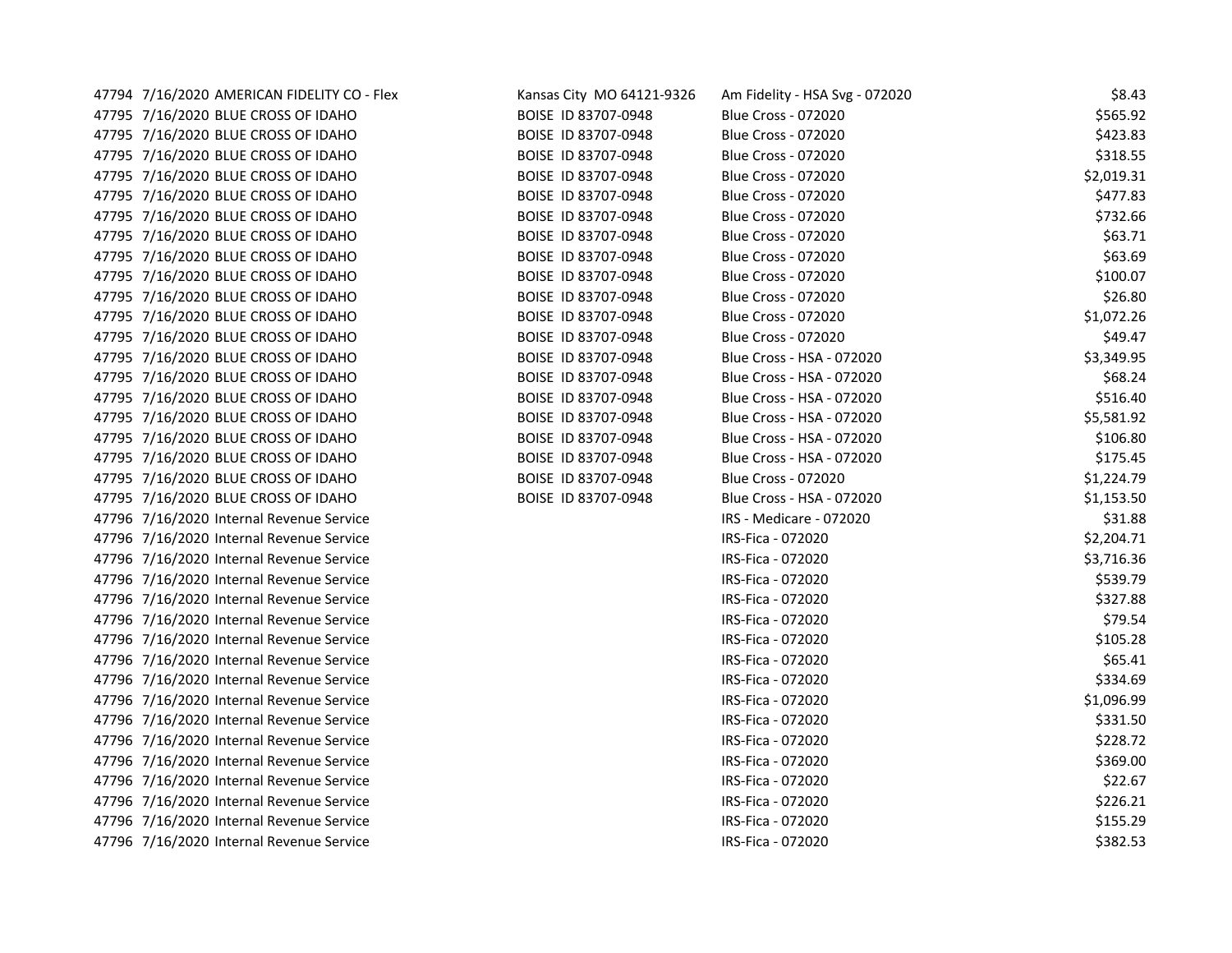| 47796 7/16/2020 Internal Revenue Service                |                        | IRS-Fica - 072020           | \$43.85    |
|---------------------------------------------------------|------------------------|-----------------------------|------------|
| 47796 7/16/2020 Internal Revenue Service                |                        | IRS-Fica - 072020           | \$14.32    |
| 47796 7/16/2020 Internal Revenue Service                |                        | IRS-Fica - 072020           | \$18.08    |
| 47796 7/16/2020 Internal Revenue Service                |                        | IRS-Fica - 072020           | \$102.36   |
| 47796 7/16/2020 Internal Revenue Service                |                        | FICA - 072020               | \$15.52    |
| 47796 7/16/2020 Internal Revenue Service                |                        | IRS-Fica - 072020           | \$100.31   |
| 47796 7/16/2020 Internal Revenue Service                |                        | IRS-Medicare - 072020       | \$17.82    |
| 47796 7/16/2020 Internal Revenue Service                |                        | IRS-Medicare - 072020       | \$232.97   |
| 47796 7/16/2020 Internal Revenue Service                |                        | IRS-Medicare - 072020       | \$326.11   |
| 47797 7/16/2020 Public Employee Retirement System of ID | Boise ID 83720-0078    | PERSI-Retirement - 072020   | \$114.30   |
| 47797 7/16/2020 Public Employee Retirement System of ID | Boise ID 83720-0078    | PERSI-Retirement - 072020   | \$174.01   |
| 47797 7/16/2020 Public Employee Retirement System of ID | Boise ID 83720-0078    | PERSI-Retirement - 072020   | \$104.90   |
| 47797 7/16/2020 Public Employee Retirement System of ID | Boise ID 83720-0078    | PERSI-Retirement - 072020   | \$522.38   |
| 47797 7/16/2020 Public Employee Retirement System of ID | Boise ID 83720-0078    | PERSI-Retirement - 072020   | \$1,805.79 |
| 47797 7/16/2020 Public Employee Retirement System of ID | Boise ID 83720-0078    | PERSI-Retirement - 072020   | \$517.40   |
| 47797 7/16/2020 Public Employee Retirement System of ID | Boise ID 83720-0078    | PERSI-Retirement - 072020   | \$362.12   |
| 47797 7/16/2020 Public Employee Retirement System of ID | Boise ID 83720-0078    | PERSI-Retirement - 072020   | \$580.81   |
| 47797 7/16/2020 Public Employee Retirement System of ID | Boise ID 83720-0078    | PERSI-Retirement - 072020   | \$35.73    |
| 47797 7/16/2020 Public Employee Retirement System of ID | Boise ID 83720-0078    | PERSI-Retirement - 072020   | \$28.50    |
| 47797 7/16/2020 Public Employee Retirement System of ID | Boise ID 83720-0078    | PERSI-Retirement - 072020   | \$601.81   |
| 47797 7/16/2020 Public Employee Retirement System of ID | Boise ID 83720-0078    | PERSI-Retirement - 072020   | \$223.38   |
| 47797 7/16/2020 Public Employee Retirement System of ID | Boise ID 83720-0078    | PERSI-Retirement - 072020   | \$70.41    |
| 47797 7/16/2020 Public Employee Retirement System of ID | Boise ID 83720-0078    | PERSI-Retirement - 072020   | \$29.82    |
| 47797 7/16/2020 Public Employee Retirement System of ID | Boise ID 83720-0078    | PERSI-Retirement - 072020   | \$28.98    |
| 47797 7/16/2020 Public Employee Retirement System of ID | Boise ID 83720-0078    | PERSI-Retirement - 072020   | \$164.18   |
| 47797 7/16/2020 Public Employee Retirement System of ID | Boise ID 83720-0078    | PERSI-Retirement - 072020   | \$6,060.50 |
| 47797 7/16/2020 Public Employee Retirement System of ID | Boise ID 83720-0078    | Persi - Retirement - 072020 | \$24.87    |
| 47797 7/16/2020 Public Employee Retirement System of ID | Boise ID 83720-0078    | PERSI-Retirement - 072020   | \$438.39   |
| 47797 7/16/2020 Public Employee Retirement System of ID | Boise ID 83720-0078    | PERSI-Retirement - 072020   | \$406.75   |
| 47797 7/16/2020 Public Employee Retirement System of ID | Boise ID 83720-0078    | PERSI-Retirement - 072020   | \$3,720.06 |
| 47797 7/16/2020 Public Employee Retirement System of ID | Boise ID 83720-0078    | PERSI-Retirement - 072020   | \$510.92   |
| 47797 7/16/2020 Public Employee Retirement System of ID | Boise ID 83720-0078    | PERSI-Retirement - 072020   | \$49.75    |
| 47797 7/16/2020 Public Employee Retirement System of ID | Boise ID 83720-0078    | PERSI-Retirement - 072020   | \$167.49   |
| 47797 7/16/2020 Public Employee Retirement System of ID | Boise ID 83720-0078    | PERSI-Retirement - 072020   | \$916.14   |
| 47797 7/16/2020 Public Employee Retirement System of ID | Boise ID 83720-0078    | PERSI-Retirement - 072020   | \$525.32   |
| 47798 7/16/2020 STANDARD INSURANCE CO.                  | PORTLAND OR 97228-6367 | Standard Life - 072020      | \$0.31     |
| 47798 7/16/2020 STANDARD INSURANCE CO.                  | PORTLAND OR 97228-6367 | Standard-Life - 072020      | \$34.71    |
| 47798 7/16/2020 STANDARD INSURANCE CO.                  | PORTLAND OR 97228-6367 | Standard-Life - 072020      | \$40.44    |